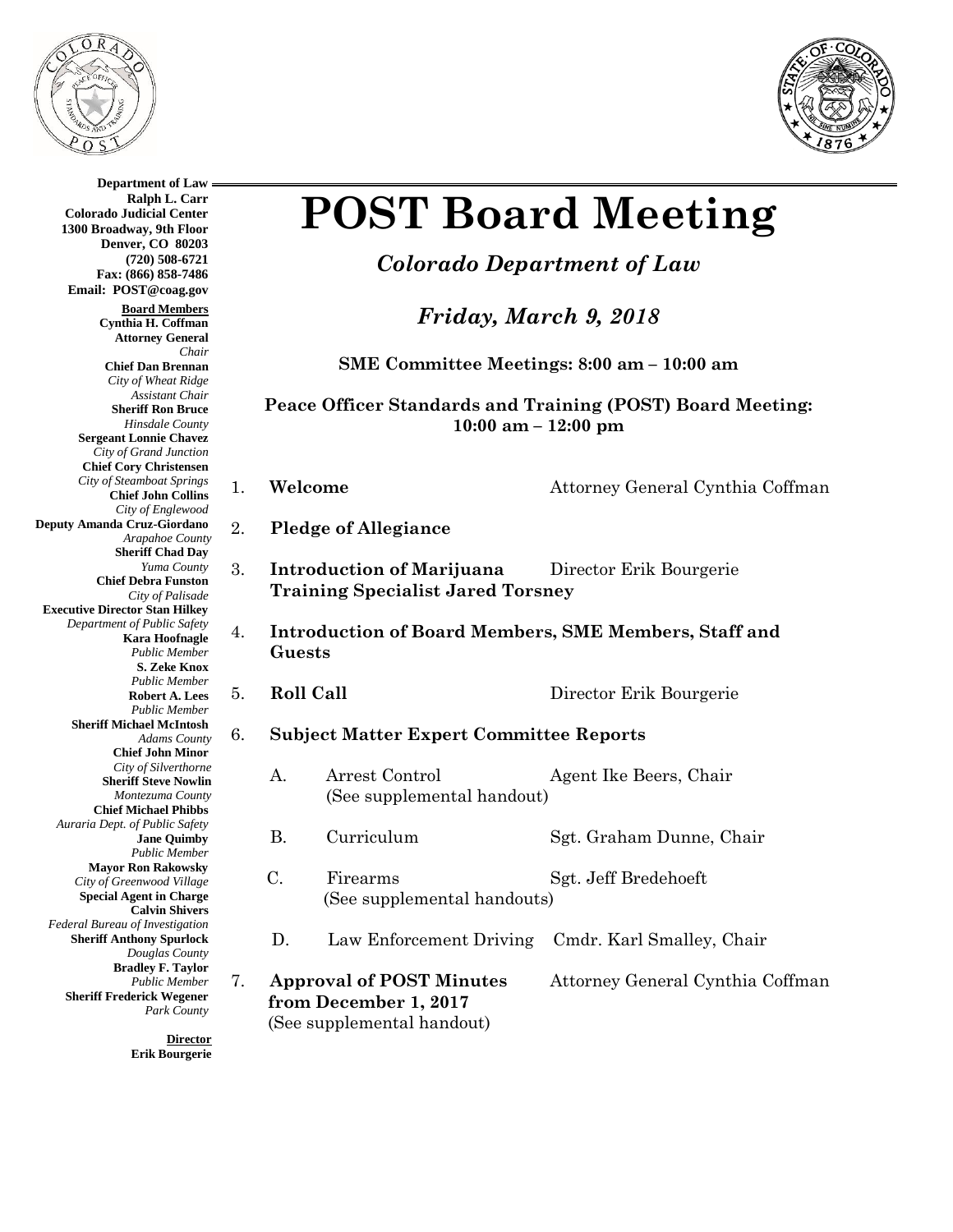8. **Formal Rulemaking Hearing** Attorney General Cynthia Coffman

(See supplemental handout)Board Counsel Stefanie Worthington Director Erik Bourgerie

9. **Peace Officer Certification Revocation** Director Erik Bourgerie **Actions**  (See supplemental handout)

#### **POST Rule 9 - Revocation of Peace Officer Certifications – Felony**

**Convictions:** § 24-31-305, C.R.S.(2)(a) A Colorado peace officer certification issued pursuant to subsection (1) or (1.3) of this section or 24-31-308 shall be suspended or revoked by the POST Board if the certificate holder has been convicted of a felony, or has been convicted on or after July 1, 2001, of any misdemeanor described in subsection  $(1.5)$  of § 24-31-30 C.R.S., or has otherwise failed to meet the certification requirements established by the Board. For purposes of this rule, the term 'conviction' includes any deferred judgments or deferred sentences imposed by a court.

- 1. No. F17-12, Herbert Stephen Few, Certification B2269-9454 (PID 2269-9454). On October 18, 2017, Respondent was convicted of one count of Public Servant-Attempt to Influence §18-8-306 CRS, a Class 4 Felony. The Respondent was employed as a peace officer on the date of the offense (Date of Offense: November 16, 2016, Elbert county Sheriff's Office, Date of Separation November 21, 2016). The Respondent has failed to comply with POST Show Cause Order No. F17-12 by failing to appear at the scheduled Show Cause Hearing on December 15, 2017. Director Bourgerie recommends revocation of Herbert Stephen Few's Colorado Peace Officer Certification B2269-9454 (PID 2269- 9454).
- 2. No. F17-13, Samuel Owensby, Certification R2654 & B18155 (PID 135871). On October 30, 2017, Respondent was convicted of one count of Sexual Exploitation/child possession with intent §18-6-403(3)(c) CRS, a Class 3 Felony. The Respondent was not employed as a peace officer on the date of the offense (Date of Offense: December 12, 2016). The Respondent has failed to comply with POST Show Cause Order No.F17-13 by failing to appear at the scheduled Show Cause Hearing on December 15, 2017. Director Bourgerie recommends revocation of Samuel Owensby's Colorado Peace Officer Certification R264 & B18155 (PID 135871).
- 3. No. F17-14, Matthew David Clark, Certification B2295 (PID 126388). On October 12, 2017, Respondent was convicted of one count of Felony Menacingreal/simulated weapon  $$18-3-206(1)(a)(b)$  CRS, a Class 5 Felony. The Respondent was not employed as a peace officer on the date of the offense (Date of Offense: June 26, 2016). The Respondent has failed to comply with POST Show Cause Order No.F17-14 by failing to appear at the scheduled Show Cause Hearing on January 3, 2018. Director Bourgerie recommends revocation of Matthew David Clark's Colorado Peace Officer Certification B2295 (PID 126388).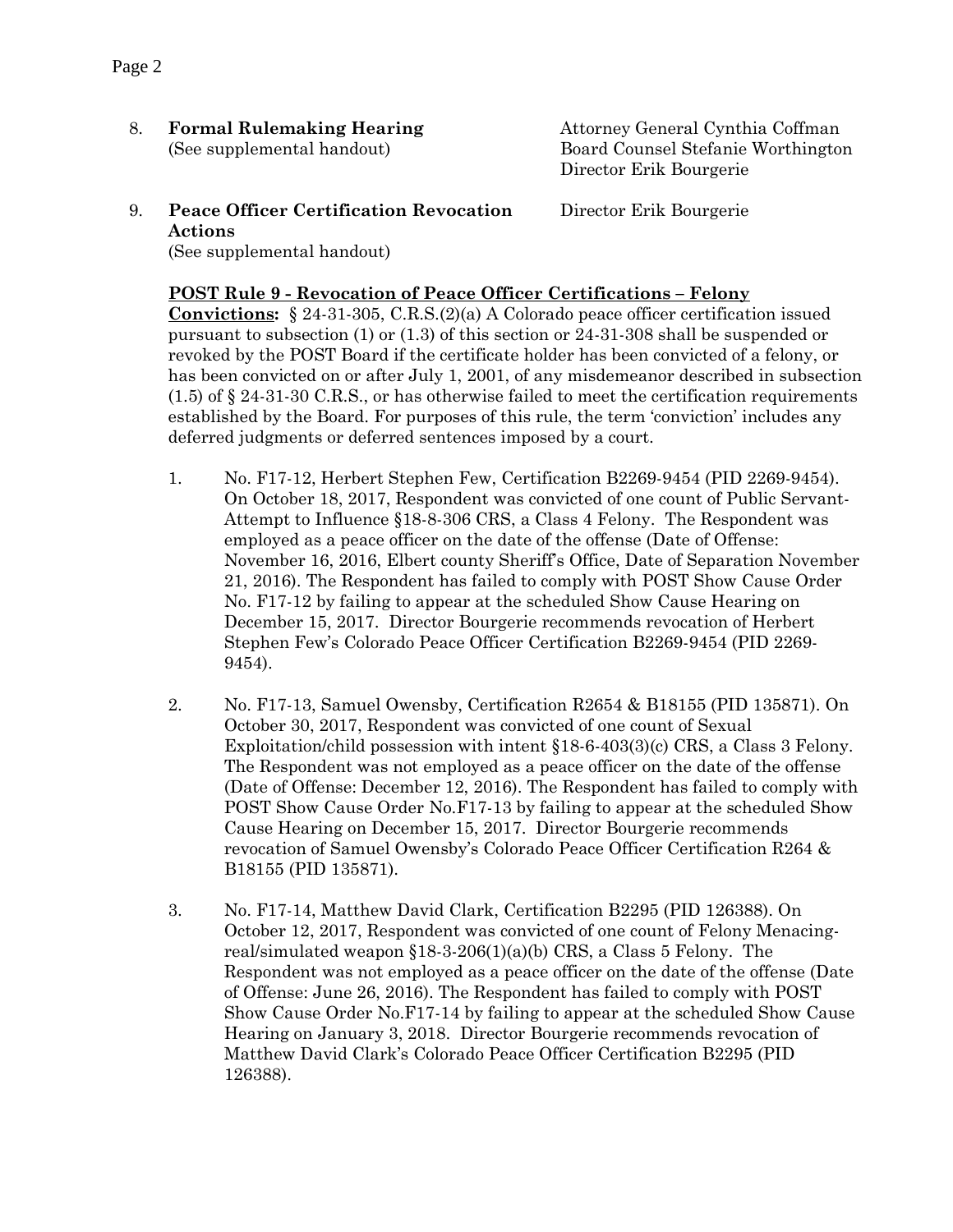4. No. F17-15, Michael Robert Leake, Certification B4941 (PID 118909). On December 1, 2017, Respondent was convicted of one count of Theft/series - \$1,000-\$20,000 §18-4-401(1)(4) CRS, a Class 4 Felony and one count of Pawnbroker-false info by seller §12-56-103(1) and 12-56-104(5) CRS, a Class 6 Felony. The Respondent was employed as a peace officer on the date of the offense (Date of Offense: December 17, 2012, Leadville Police Department, Date of Separation December 22, 2015). The Respondent has failed to comply with POST Show Cause Order No.F17-15 by failing to appear at the scheduled Show Cause Hearing on January 17, 2018. Director Bourgerie recommends revocation of Michael Robert Leake's Colorado Peace Officer Certification B4941 (PID 118909).

#### **POST Rule 9 - Revocation of Peace Officer Certifications – Misdemeanor**

**Convictions:** § 24-31-305, C.R.S.(2)(a) A Colorado peace officer certification issued pursuant to subsection (1) or (1.3) of this section or 24-31-308 shall be suspended or revoked by the POST Board if the certificate holder has been convicted of a felony at any time, or has been convicted on or after July 1, 2001, of any misdemeanor described in subsection  $(1.5)$  of § 24-31-305 C.R.S., or has otherwise failed to meet the certification requirements established by the Board. For purposes of this rule, the term 'conviction' includes any deferred judgments or deferred sentences imposed by a court. Revocation of peace officer certificates based upon conviction(s) of misdemeanor crimes are recognized in  $\S$  24-31-305(1.5) (b) thru (h), C.R.S.

- 1. No. M17-07, Megan Feebeck, Certification B17746 (PID 138564). On October 6, 2017, Respondent was convicted of one count of abuse of Public records-false entry §18-8-114(1)(a) CRS, a Class 1 Misdemeanor. The respondent was employed as a peace officer on the date of the offense (Date of Offense: January 17, 2016, Englewood Police Department, separated July 28, 2016). The Respondent has failed to comply with POST Show Cause Order No. M17-07 by failing to appear at the scheduled Show Cause Hearing on December 22, 2017. Director Bourgerie recommends revocation of Megan Feebeck's Colorado Peace Officer Certification B17746 (PID 138564).
- 2. No. M17-08, Deandrea Lynn Vargas, Certification B2045 (PID 105877). On October 30, 2017, Respondent was convicted of one count of Assault 3- Know/reckless cause injury §18-3-204(1)(a) CRS, a Class 1 Misdemeanor. The respondent was not employed as a peace officer on the date of the offense (Date of Offense: November 13, 2016). The Respondent has failed to comply with POST Show Cause Order No. M17-08 by failing to appear at the scheduled Show Cause Hearing on December 22, 2017. Director Bourgerie recommends revocation of Deandrea Lynn Vargas' Colorado Peace Officer Certification B2045 (PID 105877).
- 3. No. M17-09, John Michael Reinhart Certification B7328-4106 (PID 7328-4106). On October 16, 2017, Respondent was convicted of two count of Sexual Contactvictim in custody §18-3-404(1)(F) CRS, a Class 1 Misdemeanor. The respondent was employed as a peace officer on the date of the offense (Date of Offense: September 21, 2015, Commerce City Police Department, separated March 11, 2016). The Respondent has failed to comply with POST Show Cause Order No.